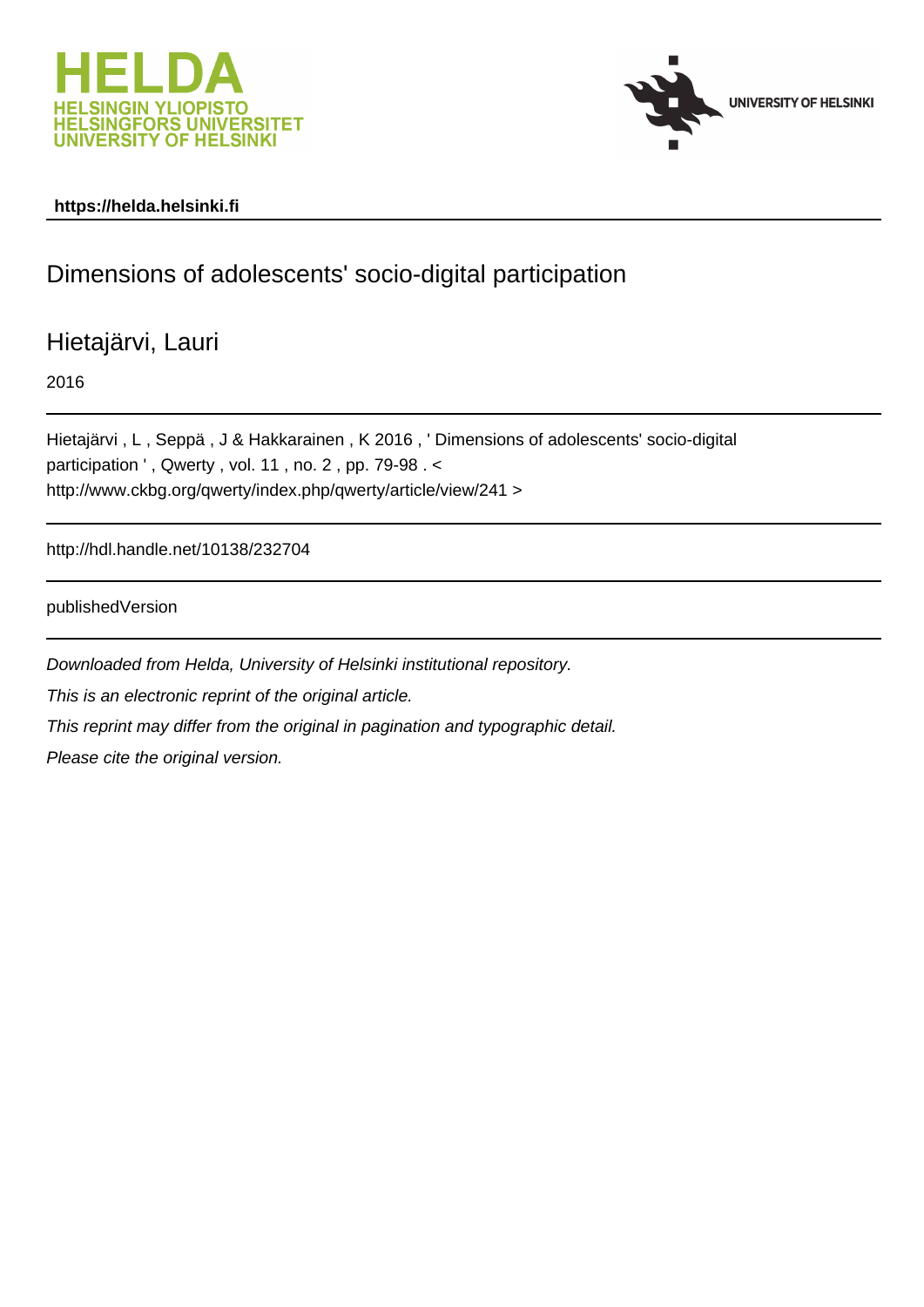# **Dimensions of adolescents' socio-digital participation**

*Lauri Hietajärvi\*, Juuso Seppä\*, Kai Hakkarainen\**

# **Abstract**

This investigation aimed to theoretically conceptualize the components of socio-digital participation (SDP) supported by data collected using a novel SPD-inventory as well as a semi-structured interview -tool. We carried out a pilot study in a Finnish comprehensive school with both quantitative (n=284; age 12-15) and qualitative data  $(n=35)$ . We identified six conceptually separate dimensions of SDP. *Social networking* was conceptualized to be more likely to be friendship-driven, and, *knowledge-* and *media-oriented* as interest-driven. *Academic participation* was conceptualized as a separate boundary-crossing dimension between autonomous and controlled study activities. Further, we identified two separate dimensions of gaming: *recreational games* and *action and sports* games. Based on the results we propose that in cultivating novel pedagogical practices, the heterogeneity should be recognized instead of onesize-fits-all mentality, and, further, that it is critical for the educational system to deliberately facilitate students appropriating of advanced digital practices of working with knowledge and media.

**Keywords**: digital technologies, socio-digital participation, technology-mediated learning

\* Faculty of Education, University of Helsinki. Corresponding Author: lauri.hietajarvi@helsinki.fi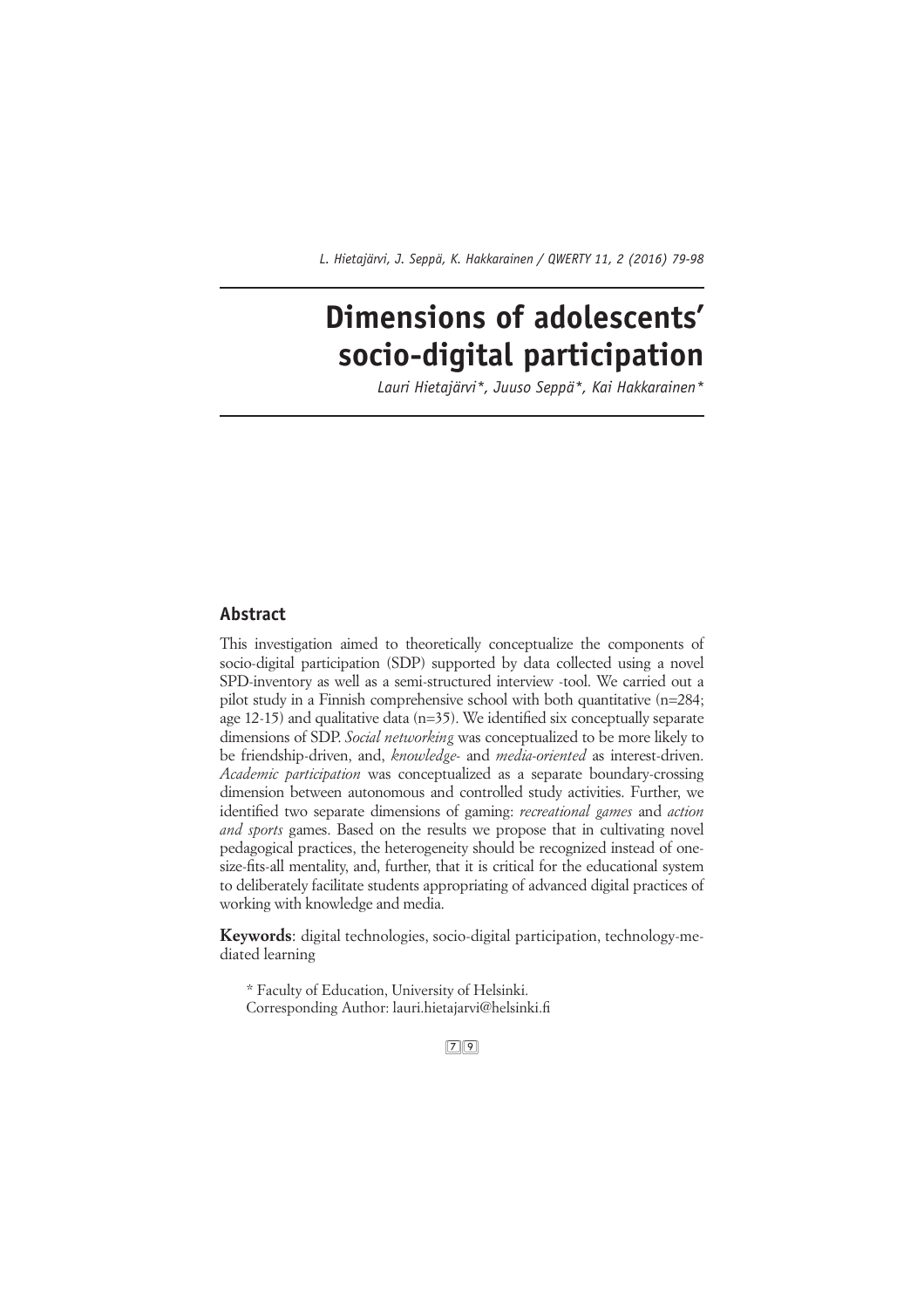# **Introduction**

This study focused on examining dimensions of adolescents' practices of using socio-digital technologies, i.e. the integrated system of digital tools mediating everyday activities. We are talking about socio-digital practices as most aspects of using new digital technologies are socially mediated (Rheingold, & Weeks, 2012), and use the concept of *Socio-digital Participation* (SDP; Hakkarainen, Hietajärvi, Alho, Lonka, & Salmela-Aro, 2015) to characterize diverse digitally mediated ways of social participation. The current school children are among the first cohorts of adolescents socialized to use social media from the very beginning of their lives. Most adolescents appear to use socio-digital technologies more intensively outside than within school. In spite of advanced technological infrastructure of Finnish school, technology-mediated learning and instruction are not very intensively practiced in our classroom. A new instrument for assessing adolescents' socio-digital participation was developed so as to examine hypothesized gaps between their schooling and informal digital activities that appear to hinder many students' motivation and engagement (Hakkarainen et al., 2015; Hietajärvi, Nuorteva, Tuominen-Soini, Hakkarainen, Salmela-Aro, & Lonka, 2015; Hietajärvi, Tuominen-Soini, Hakkarainen, Salmela-Aro, & Lonka, 2015).

When examining adolescents' socio-digital participation (SDP), friendship-driven practices of hanging out with peers have been distinguished from interest-driven practices of seeking, creating, and sharing knowledge and media (Ito et al., 2009). When friendshipdriven activities are focused on interacting mostly with already known friends, interest-driven activities are, in turn, centered on a mutual interest and often involve interacting with expanded social and knowledge networks. Hence, SDP provides adolescents multifaceted affordances for personal and collaborative creation of knowledge and artefacts by integrating processes of autonomous self- and co-regulated learning, making, and sharing (Hakkarainen et al., 2015; Bereiter, & Scardamalia, 2006; Shirky, 2010) and also through participation in digitally mediated cultural practices (e.g. Jenkins, 2009) as well as associated locally emerged ecologies of learning and participation (Hakkarainen, 2009; Hakkarainen et al., 2000; Barron, 2006).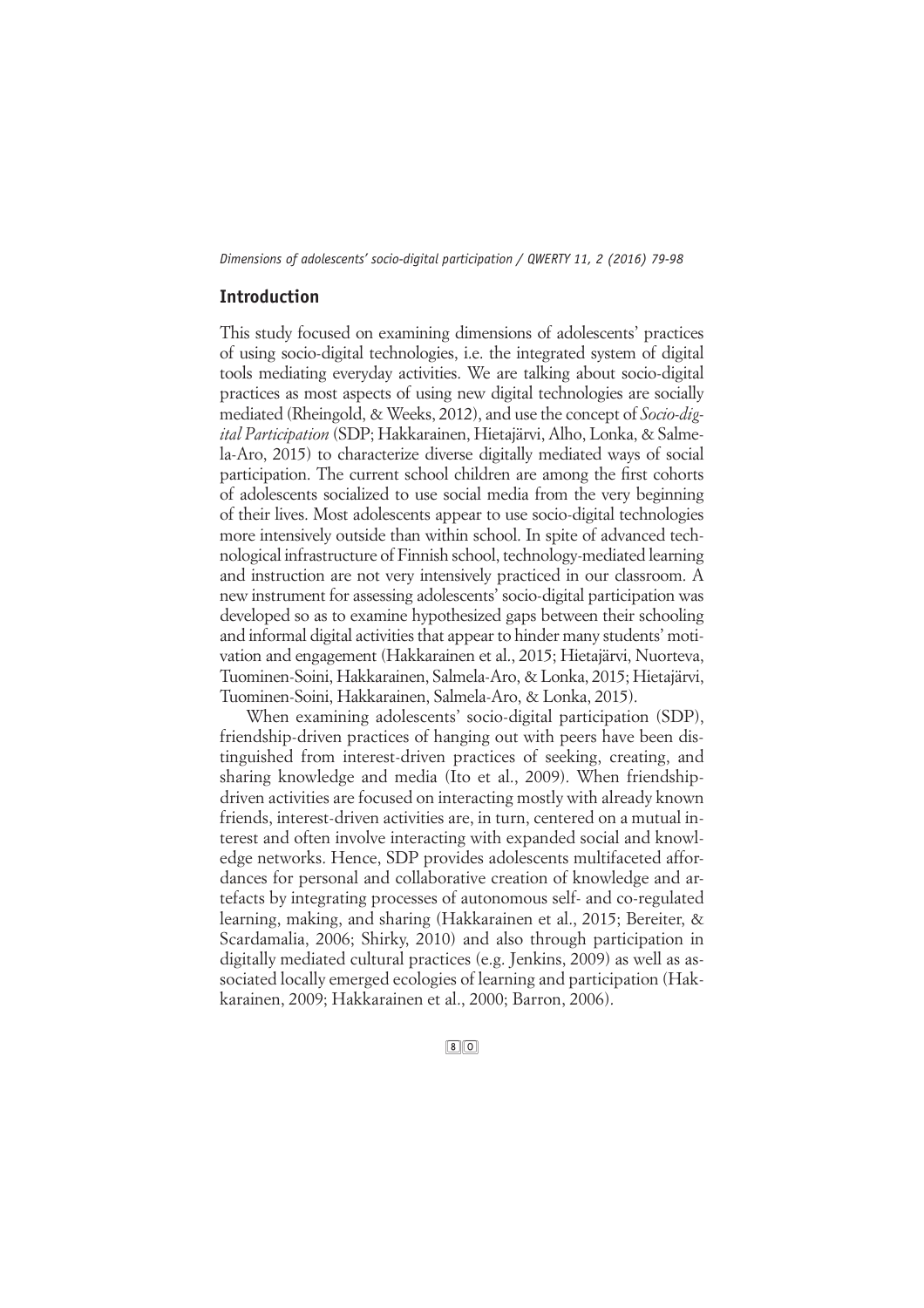The present way of conceptualizing adolescents' socio-digital activities was inspired by Ito's and her colleagues' (2009) way of distinguishing three levels of SDP: a) friendship-driven use of digital technologies for 'hanging out' with peers, b) interest-driven 'messing around' with technology and media oriented toward developing associated competencies, and c) 'geeking out' for cultivating expertise related to technologies or creative working with media. Although only a few adolescents are expected to be "geeking out", practices of most adolescents are expected to fluctuate across diverse forms of friendship- and interest-driven activities so that their SDP may involve elements of all these practices. Therefore, we assume that adolescents' practices of SDP are heterogeneous in nature as suggested by some previous studies also (e.g. Eynon, & Malmberg, 2011; Kennedy, Judd, Dalgarno, & Waycott, 2010; Thompson, 2013; van den Beemt, Akkerman, & Simons, 2011).

Consequently, the present study aims at tracing and conceptualizing different dimensions of SDP both quantitatively and qualitatively. Towards that end, we pilot a novel instrument based on revising some previous instruments (e.g. Hakkarainen et al., 2015; Barron, 2004; Barron, Martin, & Roberts, 2007). This study was aimed at examining *what kinds of dimensions of adolescents' socio-digital participation (SDP) can be identified?* Even though we had a priori expectations of the dimensional structure, the research aim was an open empirical question. The more detailed research questions we addressed were:

- What kinds of dimensions of SDP can be identified? How are they related and distributed?
- 2. How the students describe their SDP with regards to: The identified dimensions? Related social network relations? Complexity of activities?

# **1. Method**

# **1.1. Participants**

This pilot study is a part of a longitudinal project funded by Academy of Finland. The study was conducted in a multicultural school in Fin-

#### $\boxed{8}$  $\boxed{1}$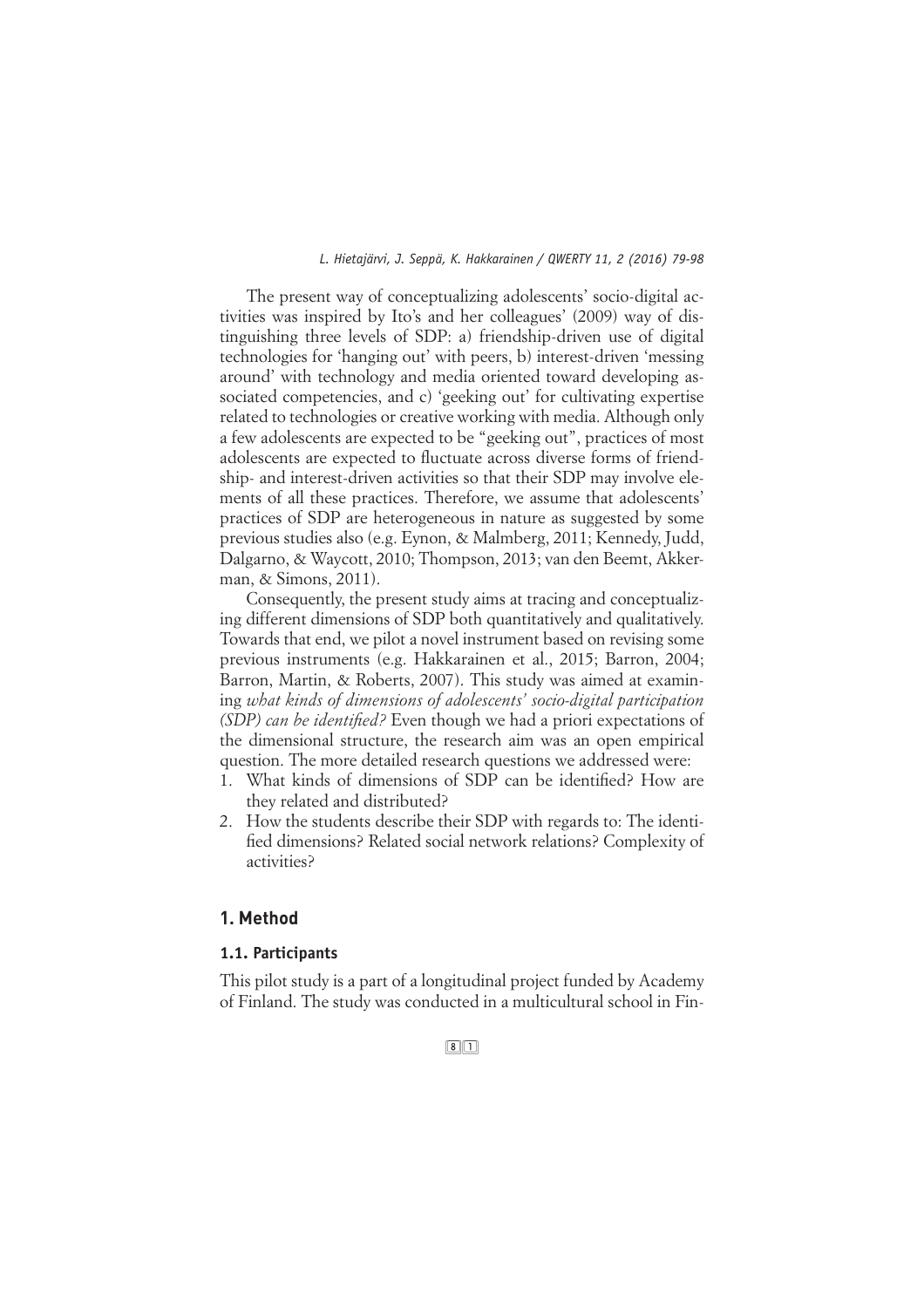land on two parts: collecting data through a self-report questionnaire (SRQ), supplemented by semi-structured interviews of a subsample. The SRQ data was collected in the spring of 2013 from 284 adolescents from Grades 6-9 (see Table 1). The response rate was 82.2%. A gender-balanced (M=19, F=16) subsample of 35 students from grade 6 (n=15) and grade 7 (n=20) were selected for semi-structured interviews carried out in the fall of 2013. The participants were selected according to their SRQ-responses to represented different technology users from average users to gamers and creative users.

|               |                 | F   | $\%$ |
|---------------|-----------------|-----|------|
| Gender        | Male            | 104 | 41.1 |
|               | Female          | 149 | 58.9 |
| Grade         | 6 <sup>th</sup> | 47  | 18.6 |
|               | 7 <sup>th</sup> | 76  | 30.0 |
|               | 8 <sup>th</sup> | 63  | 24.9 |
|               | Q <sup>th</sup> | 67  | 26.5 |
| Nationality   | Finnish         | 199 | 78.7 |
|               | Other           | 49  | 21.3 |
| Mother tongue | Finnish         | 117 | 46.8 |
|               | Other           | 130 | 53.2 |

**Table 1.** Sample characteristics

# **1.2. Socio-digital participation-inventory**

For the quantitative part of the study, we administered an SDP-inventory (SDPi) constructed to assess the participants' SDP by relying on some earlier items (Hakkarainen et al, 2000; Barron et al., 2007) and developing a number of new items concerning the evolving socio-digital practices. The initial inventory consisted of 35 items which were aimed at assessing the use of social networking services or "hanging out" (e.g. "How often do you follow profiles, pictures, and activities of your friends?"); composing and sharing media artifacts (e.g. "How often do you share music you have created of remixed?"); knowledge-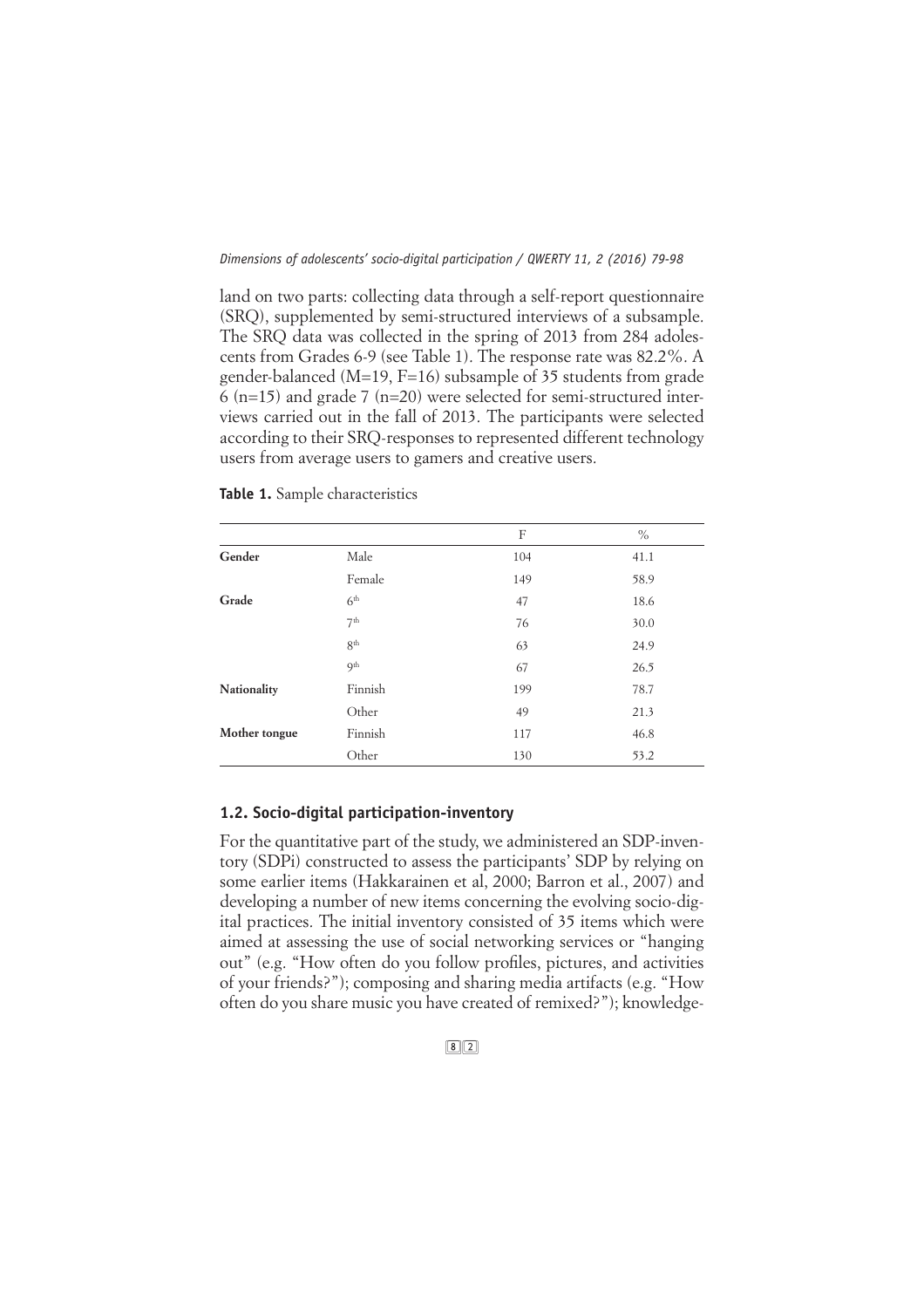oriented participation (e.g. "How often do you update your own blog or share your writings?"); academic-oriented participation (e.g. "How often do you discuss school-related issues on the internet?"); and type of games played (e.g. "How often do you play adventure games?"). In the context of each item, a Likert-type scale from 1 (never) to 7 (all the time) was used.

A series of exploratory factor analyses (EFA) were conducted for the SDPi items using Unweighted Least Squares extraction with Promax rotation. The accepted minimum loading per factor for each item was >.32 (Tabachnick, Fidell, & Osterling, 2001), and items with crossloadings >.32 were eliminated. Pearson correlations as well as descriptive statistics were examined.

#### **1.3. Socio-digital participation interview**

The interviews addressed the participants' friendship-driven practices of hanging out with their peers, their possible interest-driven practices and competencies of using digital technologies as well as various ways of using these technologies to support school learning. Participants were interviewed face-to-face in Finnish; the interviews were audio recorded and took approximately 20-30 minutes.

Qualitative content analysis (Krippendorff, 2004) was performed on interview data using the SDP-dimensions (SDPi) as an analytic framework for categorization. The interview data was first partitioned to text segments according to smallest meaningful main ideas. Then, the second author categorized the identified ideas according to the dimension of SDP they were related to the most. All independent ideas were categorized separately and the categories were mutually exclusive.

# **2. Results**

# **2.1. Questionnaire results**

First, the items assessing digital activities were subjected to EFA. With eigenvalues >.1 the test suggested a seven factor solution. However, after running the data with also 8, 6, 5 and 4 factor solutions it was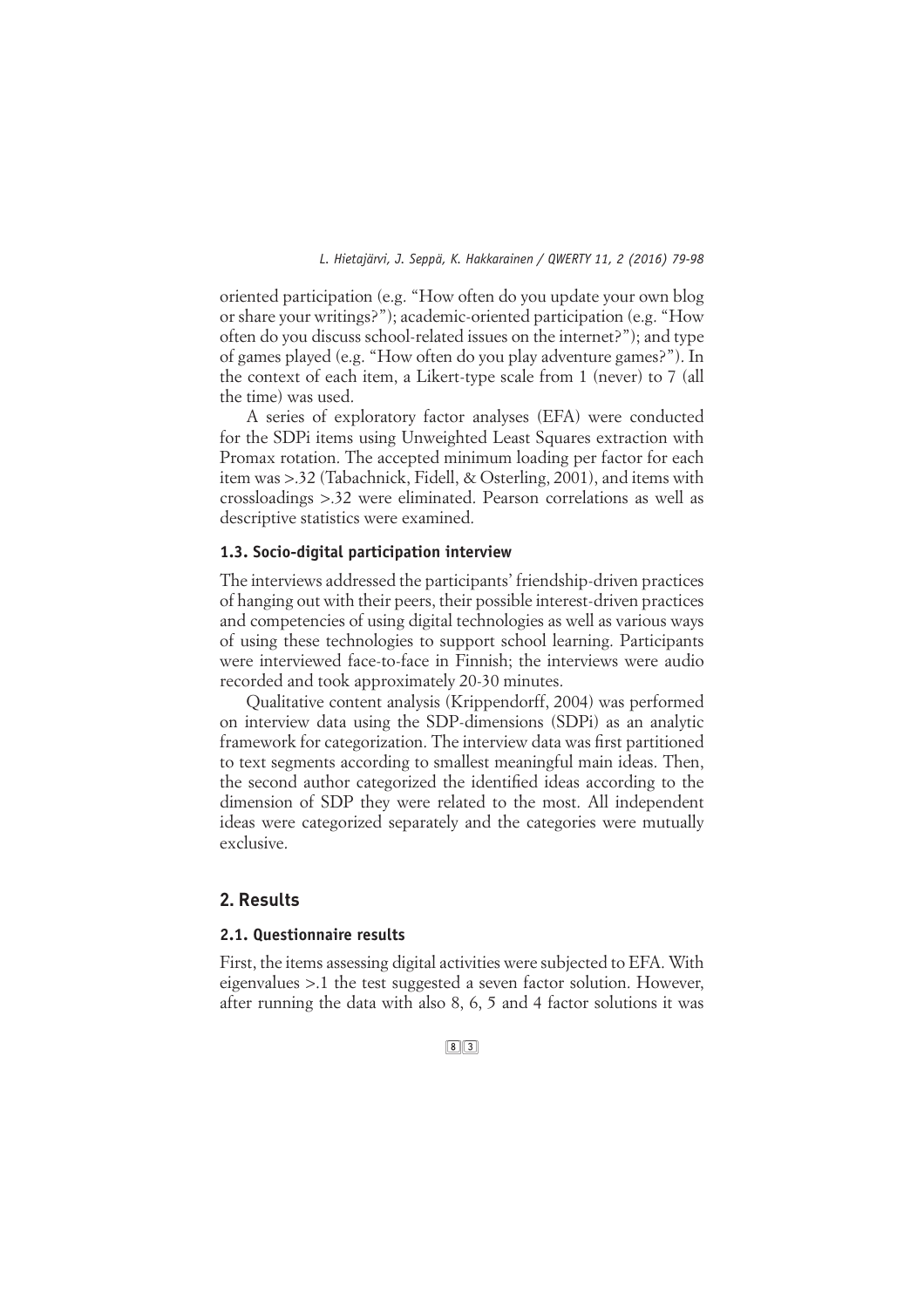selected the six-factor solution as it was the most interpretable and supported by the scree plot. The final solution (see Table 2) explained 51.1% of the variance, which is a little low, but as the phenomenon is highly complex it was deemed adequate.

**Table 2.** Latent factor loadings of Exploratory Factor Analysis with Unweighted least squares estimation and Promax rotation

|     |                                                                                  | Factor |                |     |     |   |   |
|-----|----------------------------------------------------------------------------------|--------|----------------|-----|-----|---|---|
|     | Item                                                                             | 1      | $\overline{2}$ | 3   | 4   | 5 | 6 |
| 1.  | Update and go to see my own profile page<br>(e.g. Facebook)                      | .87    |                |     |     |   |   |
| 2.  | I follow profile pages, pictures, and activities<br>of my friends                | .85    |                |     |     |   |   |
| 3.  | I go to community services (e.g. Facebook)                                       | .77    |                |     |     |   |   |
| 4.  | Report my feelings and activities to my<br>friends                               | .68    |                |     |     |   |   |
| 5.  | I chat (WhatsApp, kik)                                                           | .48    |                |     |     |   |   |
| 6.  | I share photos I have taken                                                      | .42    |                |     |     |   |   |
| 7.  | Surf the internet without specific aim and<br>hope to find something interesting | .33    |                |     |     |   |   |
| 8.  | I read and follow microblogs (e.g. Twitter)                                      |        | .79            |     |     |   |   |
| 9.  | I write microblogs (e.g. Twitter)                                                |        | .76            |     |     |   |   |
| 10. | I keep my own blog or share my writings                                          |        | .62            |     |     |   |   |
| 11. | I read and follow blogs (blogs related to<br>hobbies and those of my friends)    |        | .61            |     |     |   |   |
| 12. | I share videos I have taken or edited                                            |        |                | .76 |     |   |   |
| 13. | Share material I have myself created related<br>to my hobbies and interests      |        |                | .71 |     |   |   |
| 14. | I share music I have created or remixed                                          |        |                | .64 |     |   |   |
| 15. | Modify and remix material I find (texts,<br>videos, photos, music)               |        |                | .35 |     |   |   |
| 16. | I ask my friends to help me in school work<br>related issues                     |        |                |     | .81 |   |   |
| 17. | I discuss school-work related issues in the<br>internet                          |        |                |     | .80 |   |   |
| 18. | I give help to my friends in school-work<br>related issues                       |        |                |     | .78 |   |   |

 $8(4)$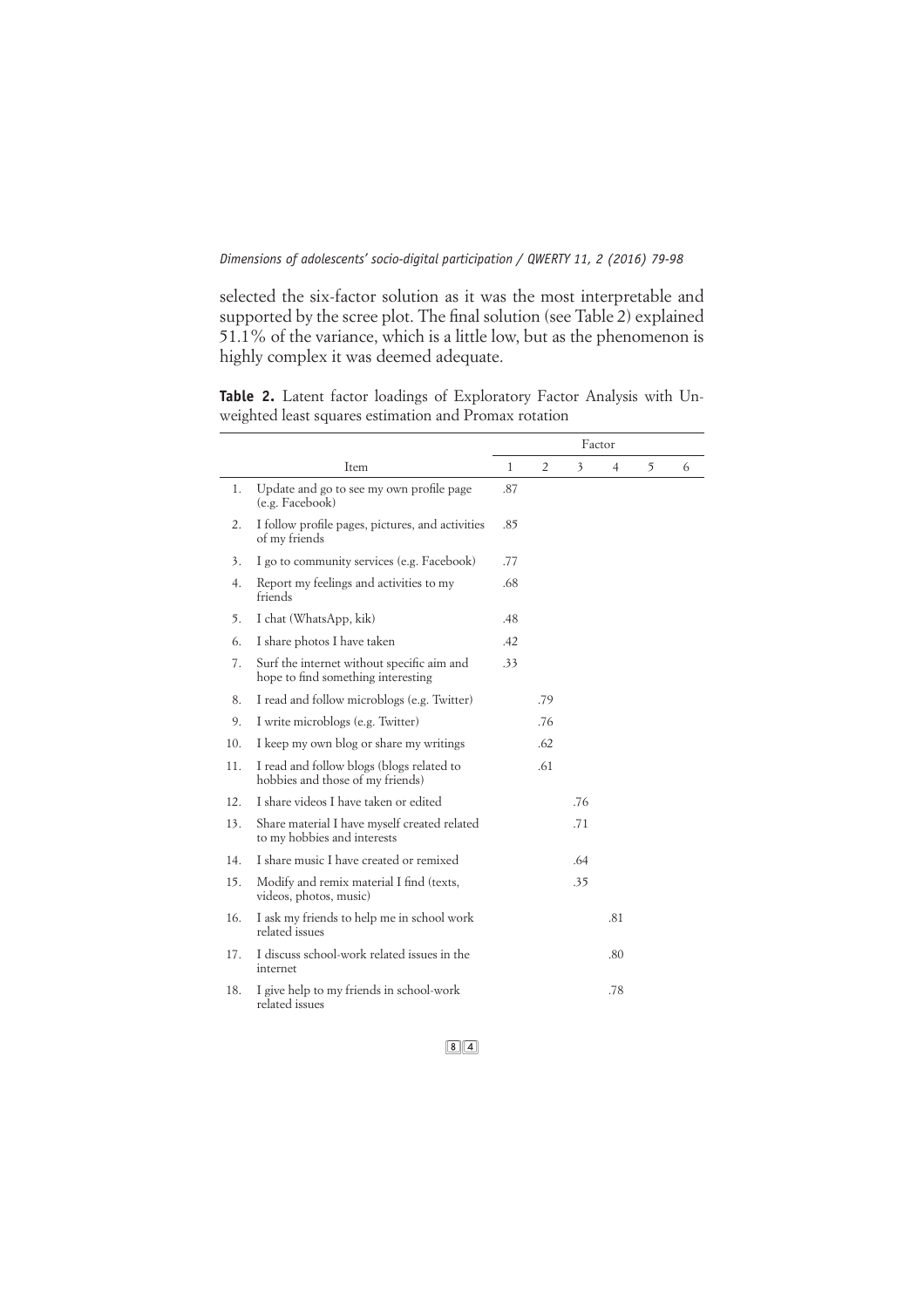|                                           |                                                         |   | Factor         |   |     |     |     |
|-------------------------------------------|---------------------------------------------------------|---|----------------|---|-----|-----|-----|
|                                           | Item                                                    | 1 | $\overline{2}$ | 3 | 4   | 5   | 6   |
| 19.                                       | Seek information of issues related to my<br>school work |   |                |   | .57 |     |     |
| 20.                                       | How often do you play exercise (training)<br>games      |   |                |   |     | .87 |     |
| 21.                                       | How often do you play music, rhythm and<br>dance games  |   |                |   |     | .73 |     |
| 22.                                       | How often do you play party games                       |   |                |   |     | .64 |     |
| How often do you play puzzle games<br>23. |                                                         |   |                |   |     | .33 |     |
| 24.                                       | How often do you play shooting games                    |   |                |   |     |     | .85 |
| 25.                                       | How often do you play adventure games                   |   |                |   |     |     | .68 |
| 26.                                       | How often do you play role games                        |   |                |   |     |     | .67 |
| 27.                                       | How often do you play driving games                     |   |                |   |     |     | .60 |
| 28.                                       | How often do you play strategy and<br>simulation games  |   |                |   |     |     | .59 |
| 29.                                       | How often do you play sport games                       |   |                |   |     |     | .51 |

*L. Hietajärvi, J. Seppä, K. Hakkarainen / QWERTY 11, 2 (2016) 79-98*

We conceptualized the latent factors as: 1) *Social networking* consisting of items measuring using social networking services for communication with friends, 2) *Knowledge-oriented participation* that consists of items measuring participation in seeking and sharing knowledge, 3) *Media-oriented participation* which consists of items measuring both creating and sharing media artifacts, 4) *Academic-oriented participation* consisting of items measuring peer interaction related to academic issues, 5) *Recreational gaming* consisting of items measuring intensity of playing music and exercise related games, and 6) *Action and sports gaming* for action and sport related games.

Finally, mean scores of the items loading on each factor were computed for examining the distributions and correlations between the dimensions (see Table 3). Social networking was by far the most popular dimension, whereas media-oriented the least. Other dimensions were more evenly distributed. The correlational patterns revealed small to moderate correlations between all the dimensions except action and sports games which interestingly did not have a correlation with knowledge-oriented nor academic oriented-participation.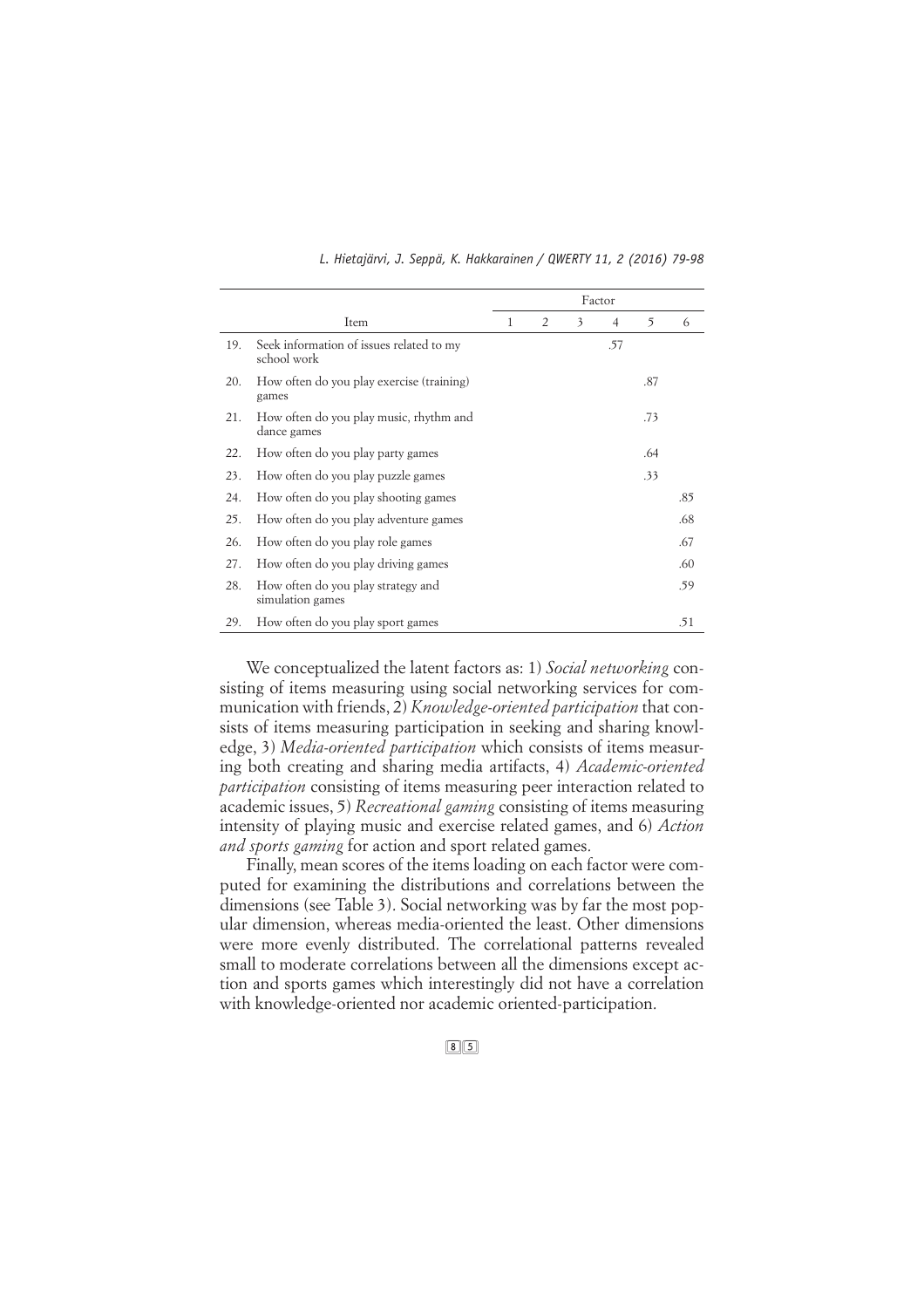*Dimensions of adolescents' socio-digital participation / QWERTY 11, 2 (2016) 79-98*

|                          | 1                        | 2        | 3        | $\overline{4}$ | 5        | 6    |
|--------------------------|--------------------------|----------|----------|----------------|----------|------|
| 1. Social networking     | $\overline{\phantom{m}}$ |          |          |                |          |      |
| 2. Knowledge-oriented    | $.35***$                 | ٠        |          |                |          |      |
| 3. Media-oriented        | $.32***$                 | $.32***$ |          |                |          |      |
| 4. Academic-oriented     | $.31***$                 | $.23***$ | $.39***$ | ÷,             |          |      |
| 5. Recreational games    | $.21***$                 | $.33***$ | $.25***$ | $.19***$       |          |      |
| 6. Action & sports games | $.16***$                 | .09      | $.29***$ | .10            | $.44***$ |      |
| Mean                     | 4.22                     | 2.12     | 1.78     | 2.82           | 2.14     | 2.35 |
| Means SD                 | 1.31                     | 1.29     | 1.11     | 1.37           | 1.18     | 1.30 |
| Cronbach's Alpha         | .83                      | .76      | .76      | .83            | .75      | .83  |
| n                        | 237                      | 269      | 246      | 262            | 249      | 252  |

**Table 3.** Variable correlations, internal consistencies and descriptive statistics

Note.  $**$  = Correlation is significant at the <.01 level.

## **2.2. Interview results**

Then, we analyzed the interviews using the SDP-dimensions as analytic categories (see Table 4 for descriptions of categories and Table 5 for excerpts of data). All of the dimensions identified via the SDPi were also represented in the participants' interview responses, and all of their descriptions fit the analytic categories, so no new categories emerged in the interview analysis.

All the interview participants mentioned using digital technologies for *social networking* that varied from occasional social media contacts to intensive daily participation in virtual communities. They communicated mostly with peers from their school and neighborhood so that there were overlapping online and offline relations. Communication with friends was done mostly by using different popular social networking services, such as direct messaging services. Few of the participants were more active and reported using multiple services quite actively (see Table 5: Excerpt 1). Some participants (n=7) also reported using digital technologies to connect with associates reaching beyond face-to-face friends (see Excerpt 2).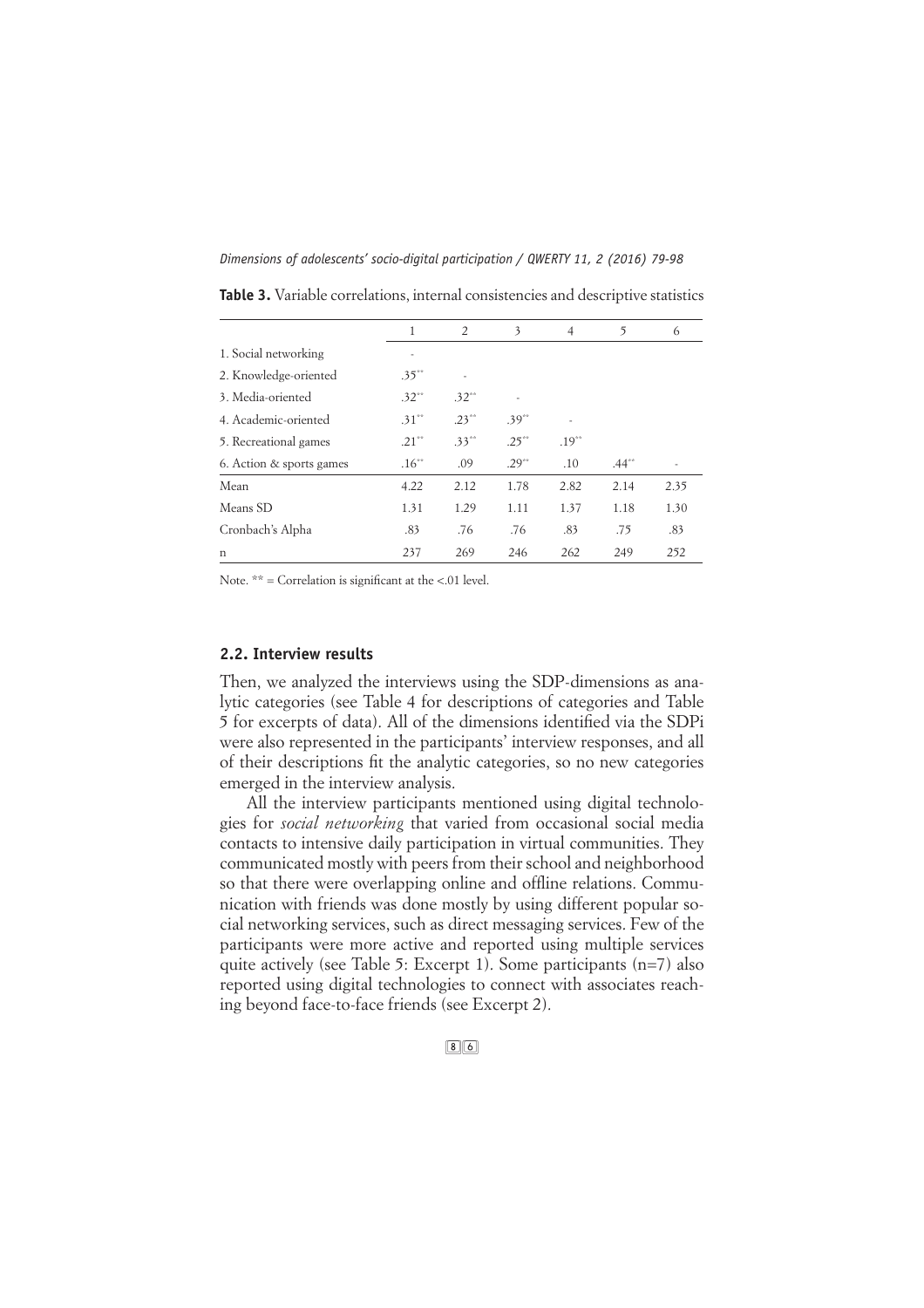| Category                            | Description                                                                      | <b>Typical examples</b>                                                                                                                                                                     | $n_{1}$ | f <sub>2</sub> |
|-------------------------------------|----------------------------------------------------------------------------------|---------------------------------------------------------------------------------------------------------------------------------------------------------------------------------------------|---------|----------------|
| Social networking                   | Communicating<br>with friends, using<br>social media.                            | "I mostly use Kik with my<br>smartphone" (M17).                                                                                                                                             | 35      | 46             |
| Knowledge-oriented<br>participation | Seeking, creating<br>and sharing<br>knowledge on a<br>topic.                     | "like from the internet I<br>can find instructions on how<br>to act and behave in dog<br>(conformation) shows" (F01).                                                                       | 23      | 26             |
| Media-oriented<br>participation     | Creating and sharing<br>media artefacts such<br>as drawings, video<br>and music. | " I draw with it (smartphone)<br>too, for like 2, 3, 4 hours a<br>$day''$ (F02).<br>"I've made three football –<br>videos (and shared online)"<br>$(M09)$ .                                 | 10      | 17             |
| Academic-oriented<br>participation  | Using digital<br>technologies<br>in support of<br>schoolwork.                    | "Usually, when I do<br>schoolwork at home, I have the<br>computer next to me, and if<br>there's something I don't know,<br>I don't use books, I look it up<br>online as it's faster" (M17). | 34      | 44             |
| Gaming-oriented<br>participation    | Playing games or<br>participating in<br>gaming related<br>activities.            | " Sims, we play it together,<br>she has an avatar and I have<br>an avatar there, so we talk.<br>And she helps me and I help<br>ber with tasks there some<br>$times"$ (F02).                 | 23      | 31             |

**Table 4.** Analytic categories, their descriptions and typical examples

Note:  $1 =$  number of participants that mentioned the activity,  $2 =$  frequency of total different mentions for activities in this category.

Most of the participants (n=23) reported using digital technologies for *knowledge-oriented* participation. These activities were mainly interest-driven, related to their hobbies, and varied from, for instance, learning a dance by watching videos to seeking practical advice from peers (see Excerpt 3). Four of the participants described their knowledge-oriented participation happening in an extended network, such as previously unknown members of different online communities. Three of the participants, that appeared to be more active in SDP overall, reported that their knowledge-oriented participation involved also creating and sharing knowledge related to, for instance, programming (see Excerpt 4).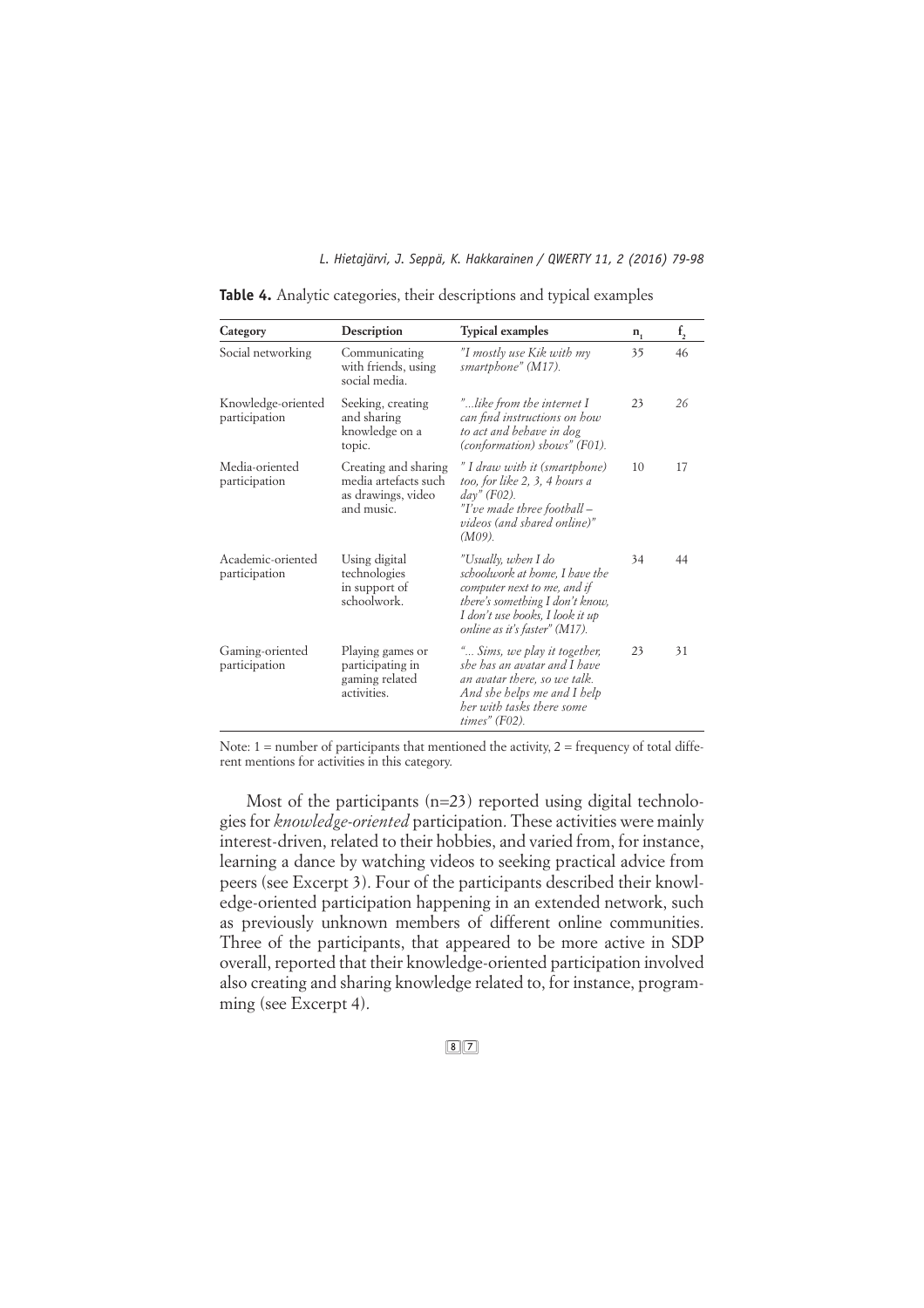Less than third of the participants described *media-oriented participation*. However, these mentions were heterogeneous, ranging from creating drawings and sports videos to written stories. The descriptions also included mentions of creating short movies and sharing them online to using SDP to support "real-life" creative activities (see Excerpt 5). Further, six participants described engaging in media composing that explicitly reaches from their friendship network to a more extended network. One participant described creative digital practices that appeared to be both so intense and complex, that by Ito et al (2009) she might be considered being geeking out. The activities she describes (see Excerpt 6) include media composing and sharing, creating new network connections, social learning and sharing of feedback.

All but one of the participants reported using digital technologies for *academic participation*. Most of them mentioned (n=28) using some technologies in doing tasks at schools, but many of the participants (n=14) reported also using technologies to do schoolwork outside of school. Almost all of the participants (n=31) described using digital technologies in giving and receiving help from their peers. The data suggests that peer help is parallel to that of teachers, sometimes even preferred. It appears that academic-oriented participation is a meaningful part of the students' learning and most often self-regulated or co-regulated between the students (see Excerpt 7). These types of autonomously sparked practices are crucial in bridging the possibilities provided by the novel digital tools with academic goals. The data also indicates that social media has been implemented semi-officially as a mediating space for a whole class to support peer learning (see Excerpt 8).

Two thirds of the participants reported *gaming* with at least some device. Some reported playing alone (n=5) but many reported social gaming (n=9) that, however, differed in quality from a hanging out type of recreational gaming to a more competitive action or sports gaming that reminisces team-sports. A few of the participants  $(n=6)$ that described social gaming also reported that their gaming activities happen in an extended network beyond their school friends (see Excerpt 9). One participant (see Excerpt 10) appeared to be so deeply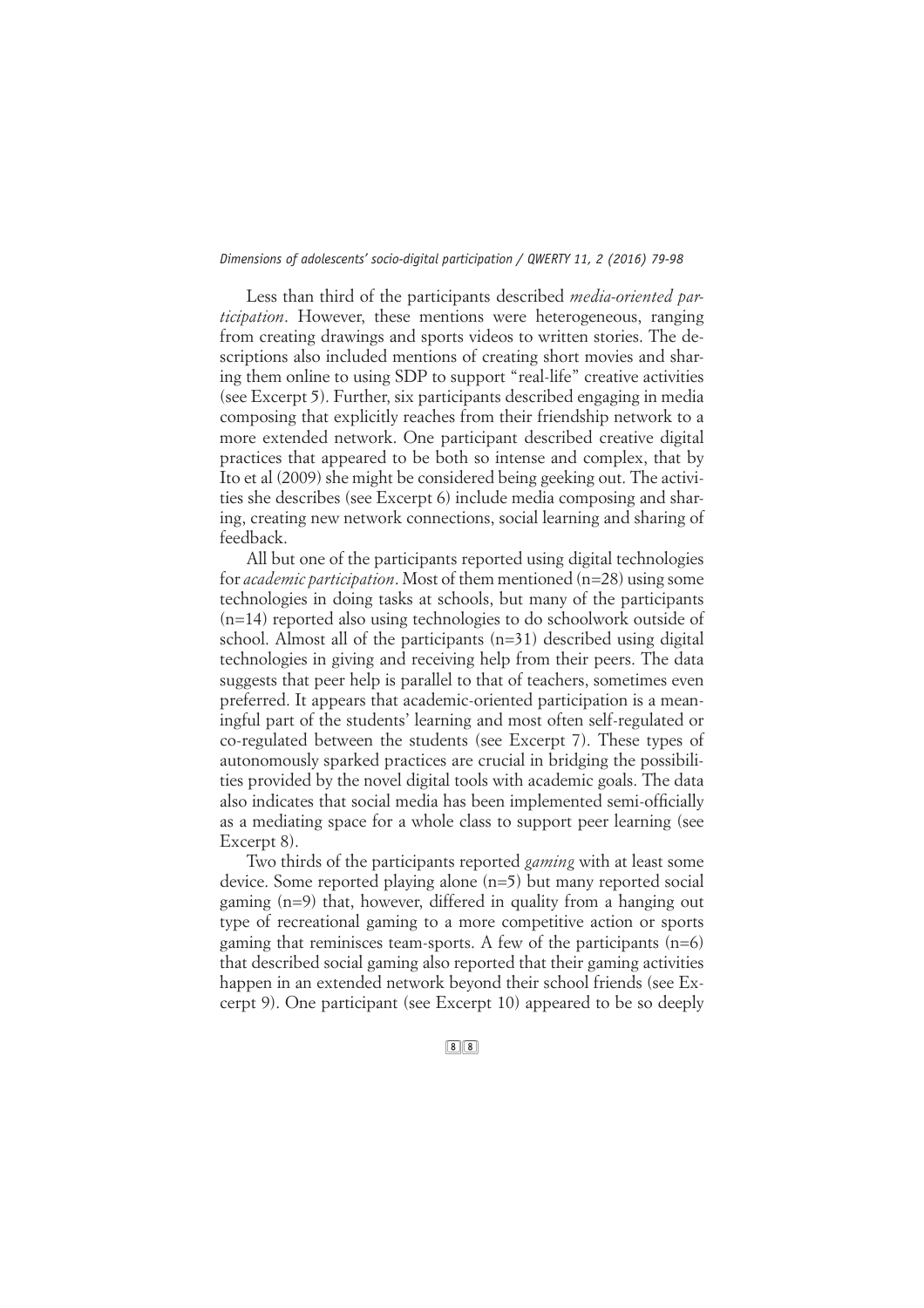involved in gaming and facilitating other people's gaming so that his activities could be considered as reaching towards the level of geeking out (Ito et al, 2009). Overall, most of the participants play games with different devices, but only a few of play intensively or with an extended network.

**Table 5.** Excerpts of interview data

| Category                            | Excerpt number | Data                                                                                                                                                                                                                                                                                                                                                                                     |
|-------------------------------------|----------------|------------------------------------------------------------------------------------------------------------------------------------------------------------------------------------------------------------------------------------------------------------------------------------------------------------------------------------------------------------------------------------------|
| Social networking                   | Excerpt 1      | "Instagram, Twitter, YouTube, I also have Tumblr<br>account, but I'm not so active there, WeHeartIt.<br>And then I have Kik and WhatsApp" (F16).                                                                                                                                                                                                                                         |
|                                     | Excerpt 2      | "I also have the game, in which you can get<br>acquainted with some people, I met this female<br>there in the summer, and I'm still in connection<br>with her, in Russian Facebook, and then I talk<br>with her in Skype also" (F09)                                                                                                                                                     |
| Knowledge-oriented<br>participation | Excerpt 3      | "like, do I color with wooden colored pencils<br>or with watercolors, so I look up (from a related<br>discussion forum) like which is easier and like<br>easier to learn, so I like acquire knowledge in<br>how they (more experienced members) do it and<br>then  and some people tell that colored pencils<br>are cheaper, so I pick them as they are easier and<br>$cheaper''(F02)$ . |
|                                     | Excerpt 4      | "I've been sharing instructions online. If you<br>yourself can do something that others don't, then<br>I of course would like to share it to others so they<br>can learn it too" (M11).                                                                                                                                                                                                  |
| Media-oriented<br>participation     | Excerpt 5      | "Yea, we (a band) watch YouTube –videos, and<br>sometimes if we can't come up with a song, we<br>take a song from YouTube and start playing it"<br>$(F10)$ .                                                                                                                                                                                                                             |
|                                     | Excerpt 6      | "It's this smartphone application, DrawCast, and<br>the on the computer DeviantArt (a website), so<br>there I can share also, DrawCast is easier though,<br>as it is on your phone so you have it all the time<br>with youfor example in DrawCast I've met<br>this female, she's Arabic too, but she lives in<br>another country, but I have gotten to know her a<br>$little$ $(F02)$ .  |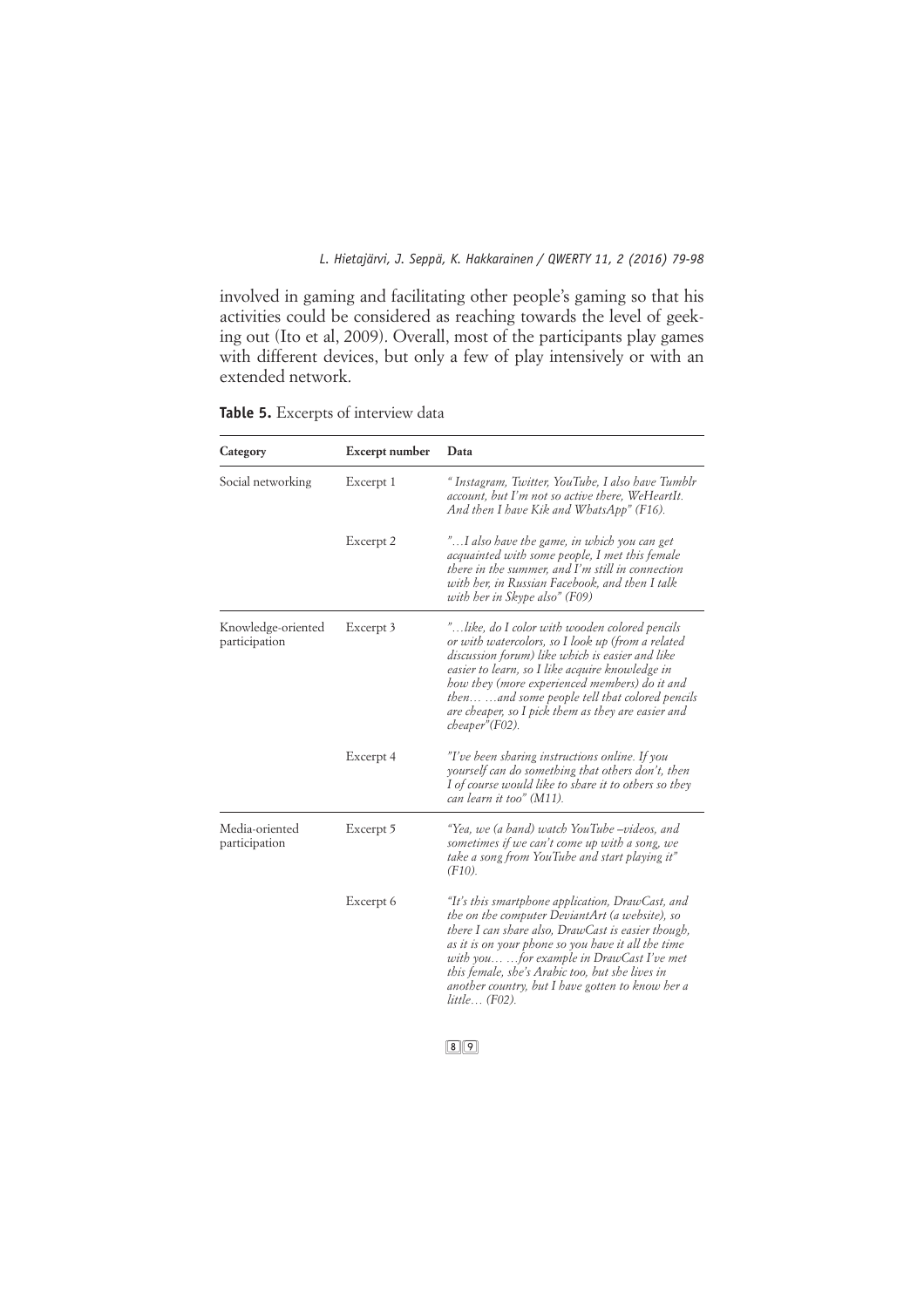| Category                           | Excerpt number | Data                                                                                                                                                                                                     |
|------------------------------------|----------------|----------------------------------------------------------------------------------------------------------------------------------------------------------------------------------------------------------|
| Academic-oriented<br>participation | Excerpt 7      | "Well, for example this Mike, so I send him for<br>example in Kik some picture, and tell him what's<br>the assignment, and the he tells me how to do it,<br>and if I can't then he helps me more" (F03). |
|                                    | Excerpt 8      | "P: we have this group, in which we talk about<br>homework and tests and what not, yesterday<br>someone asked about Swedish homework, and<br>how to do it and you know.                                  |
|                                    |                | I: So you have a Facebook -group?                                                                                                                                                                        |
|                                    |                | P: Yea, but it's like, secret group. There can only<br>be people from our class" (F03).                                                                                                                  |
| Gaming-oriented<br>participation   | Excerpt 9      | "Playing PlayStation mostly. But not like we've<br>seen each other (in person), but communicate via<br>PlayStation, as we both have mics and then we<br>can talk" (M15).                                 |
|                                    | Excerpt 10     | "P: Me and my friend have this game. It this kind<br>of a game server, in which other players can play.<br>So, we are administering that. You meet a lot of<br>new people there.                         |
|                                    |                | I: Do you feel like you're a part of an online<br>community?                                                                                                                                             |
|                                    |                | $P: I$ do. Our server is quite big in ranking, so I'm<br>quite well known in there (online). Many people<br>know me by the server, even though I don't want<br>to use my own name there.                 |
|                                    |                | I: (Have you found people) with which you share<br>similar interests?                                                                                                                                    |
|                                    |                | P: Well, that my friend, that I met through this<br>hobby. We started thinking that we could do<br>something like this, as we get a little money out of<br><i>it also"</i> (M11).                        |

*Note*: I = Interviewer, P = Participant

# **3. Discussion**

The aim of this study was to enhance the conceptualization of adolescents' SDP and empirically examining its multidimensional nature. Relying on both previous research as well as our own empirical data we were able to identify dimensions of friendship-driven and interest-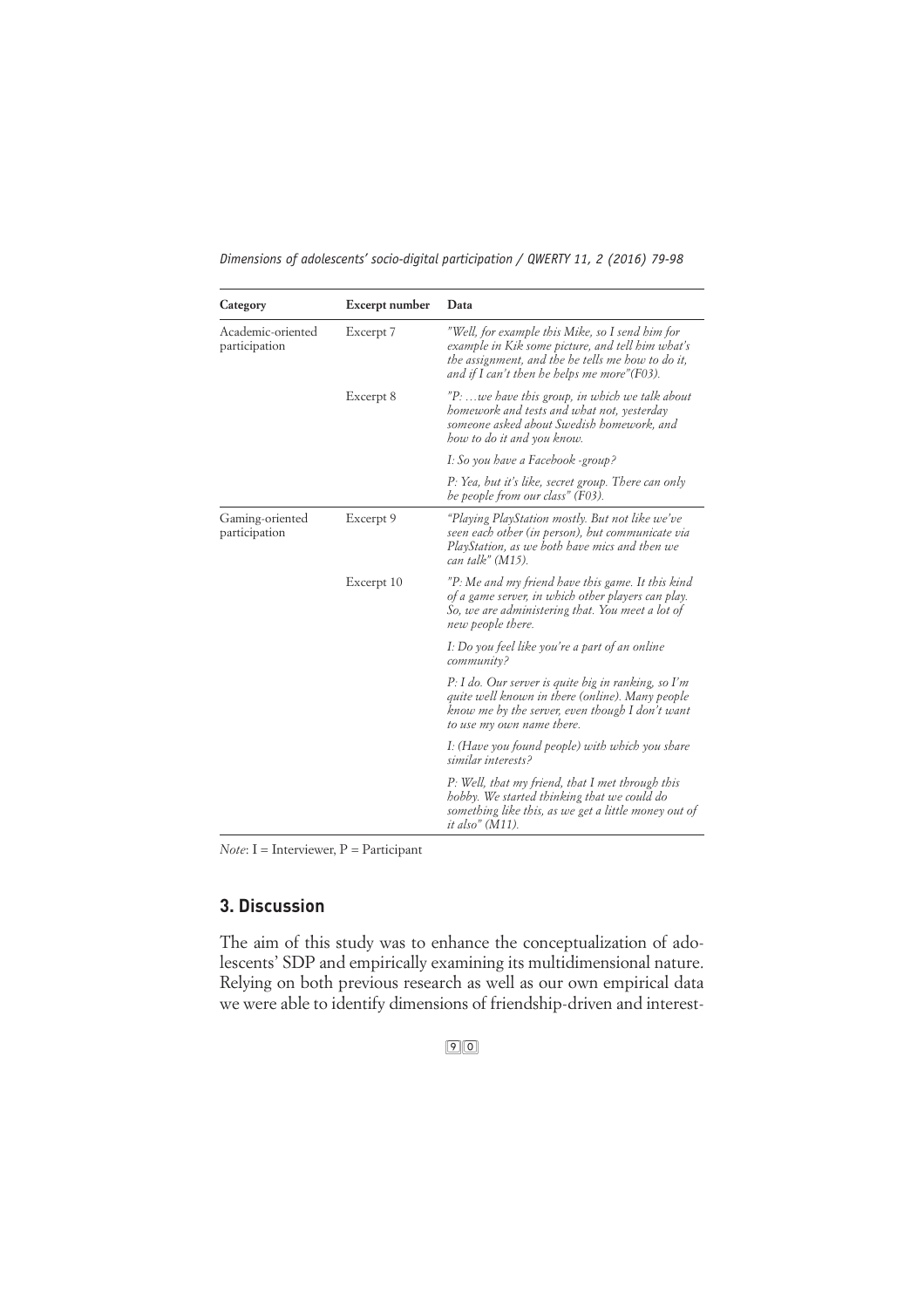driven activities that consisted of six conceptually distinct yet empirically related dimensions identified in both the quantitative and qualitative analyses.

#### **3.1. Dimensions of socio-digital participation**

#### *Social networking*

First, we defined social networking as comprising of activities that are centered on communication with friends by the use of social networking services. These activities are conceptualized as mostly being friendship-driven (Ito et al., 2009). In this sample, this was clearly the most popular form of SDP as was evident also in the interviews. Our previous studies (see Hietajärvi et al., 2014; 2015) as well as international studies have found the same conclusion (e.g. Eynon, & Malberg, 2011; Thompson; 2013). Social networking using digital media appears to be an important part of the participants' social interaction, knowledge flow, and maintaining geographically distributed friendships. Also, some are engaged in more intensive and complex ways of interacting with various social media that might gradually deepen to an enhanced working with some special interest. To them, social networking using digital media appears also to be a way of broadening their networks.

#### *Knowledge-oriented participation*

Second, we defined activities that are focused on seeking, sharing, and creating information as knowledge-oriented participation, which can be defined as interest-driven. In this sample most students reported at least some level of knowledge-oriented participation and the interview data explicated varying degrees of engagement from seeking to sharing knowledge. The data also provided us with examples of the altruistic culture of participating in sharing knowledge and artifacts with previously unknown people (Jenkins, 2009; Shirky, 2010). Thus, we conceptualize knowledge-oriented participation as a continuum from a shallower knowledge seeking to a gradually deepening process of creating and building knowledge in informal social networks (Li, Hietajärvi, Palonen, Salmela-Aro, & Hakkarainen, 2016).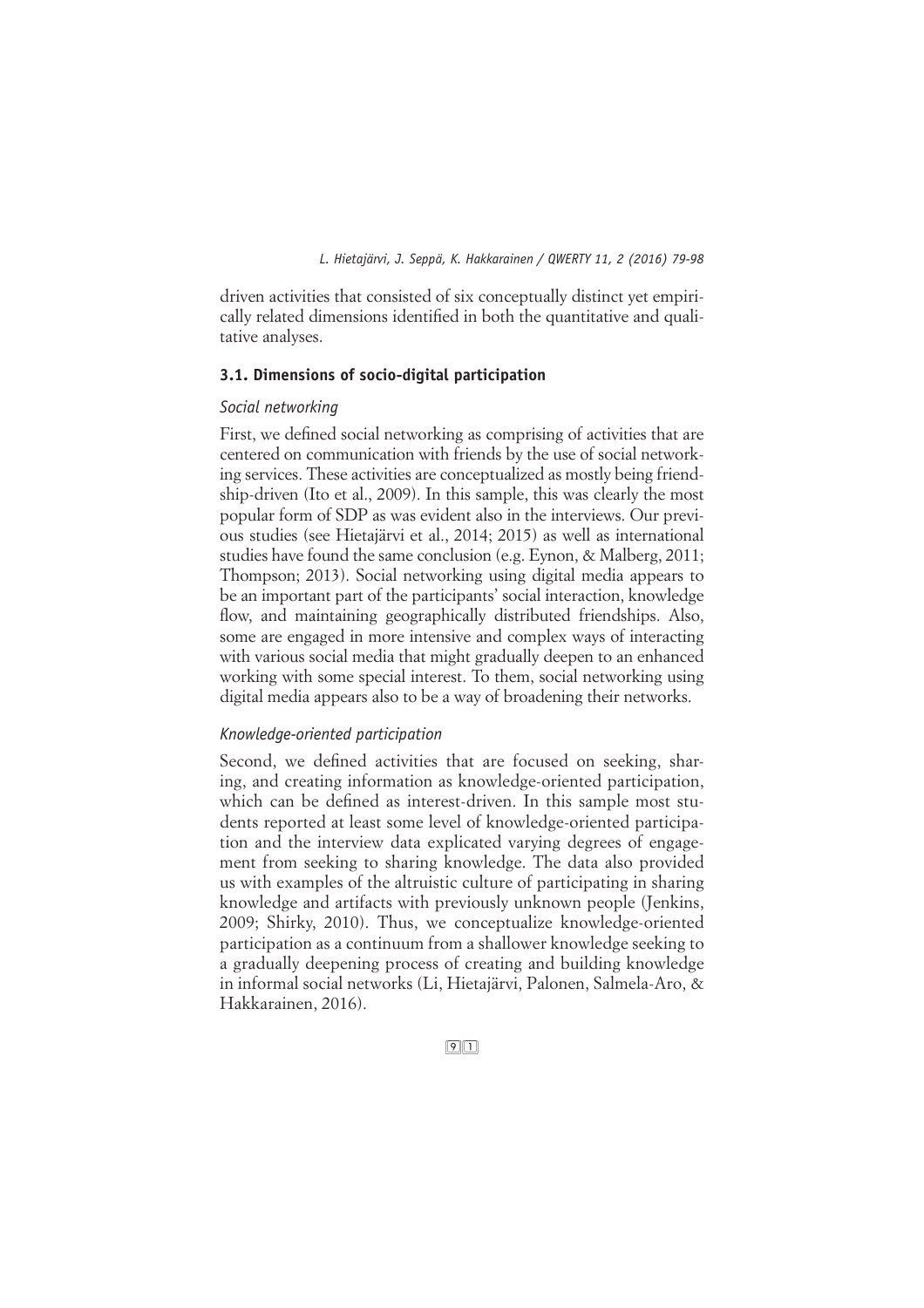#### *Media-oriented participation*

Third, we defined activities focused on creating and sharing media artifacts as media-oriented participation. This, despite being an activity least frequently reported by adolescents in both our SRQ and interview results, has been recognized in prior studies also (e.g. Eynon, & Malberg, 2011; Ito et al., 2009; Jenkins, 2009). The data in this study provided more insight in the power of creative SDP practices in adolescents learning, by, for instance, supporting the development of various competencies and widening of networks. Such activities are, by definition, interest-driven in nature so that it can also be viewed as a potential, gradually deepening and often collaboratively oriented learning process similar to knowledge-oriented participation.

# *Academic-oriented participation*

Fourth, we consider spontaneous pursuit of academic interests as a valuable dimension of SDP. Such autonomous, personally or jointly initiated self-organized study activities are related to school learning, in spite of not being controlled by teachers or educational institutions. These include, for example, using digital technologies to support social learning by interacting with other students, artefacts, and knowledge distributed across the internet. Using technology to co-regulate self-directed learning activities in an informal setting with friends was evident both on the SRQ data and the interviews. This can also be partially interest-driven, depending on the motivational factors driving one's academic efforts, and as such it is a reassuring finding from the educational point of view. As the data shows, creating a semi-formal platform for students' academic-oriented participation appears to support the co-regulation of the learning activities that might otherwise be facilitated only through the students' informal personal networks. Therefore, as academic participation appears to be a boundary-crossing activity between students informal SDP and institutional schoolwork, it also provides educators with avenues to support the appropriation of new knowledge practices with novel digital tools.

## *Gaming*

Fifth, we consider gaming-related activities to constitute an essential aspect of concurrent SDP, even though it can be also addressed as a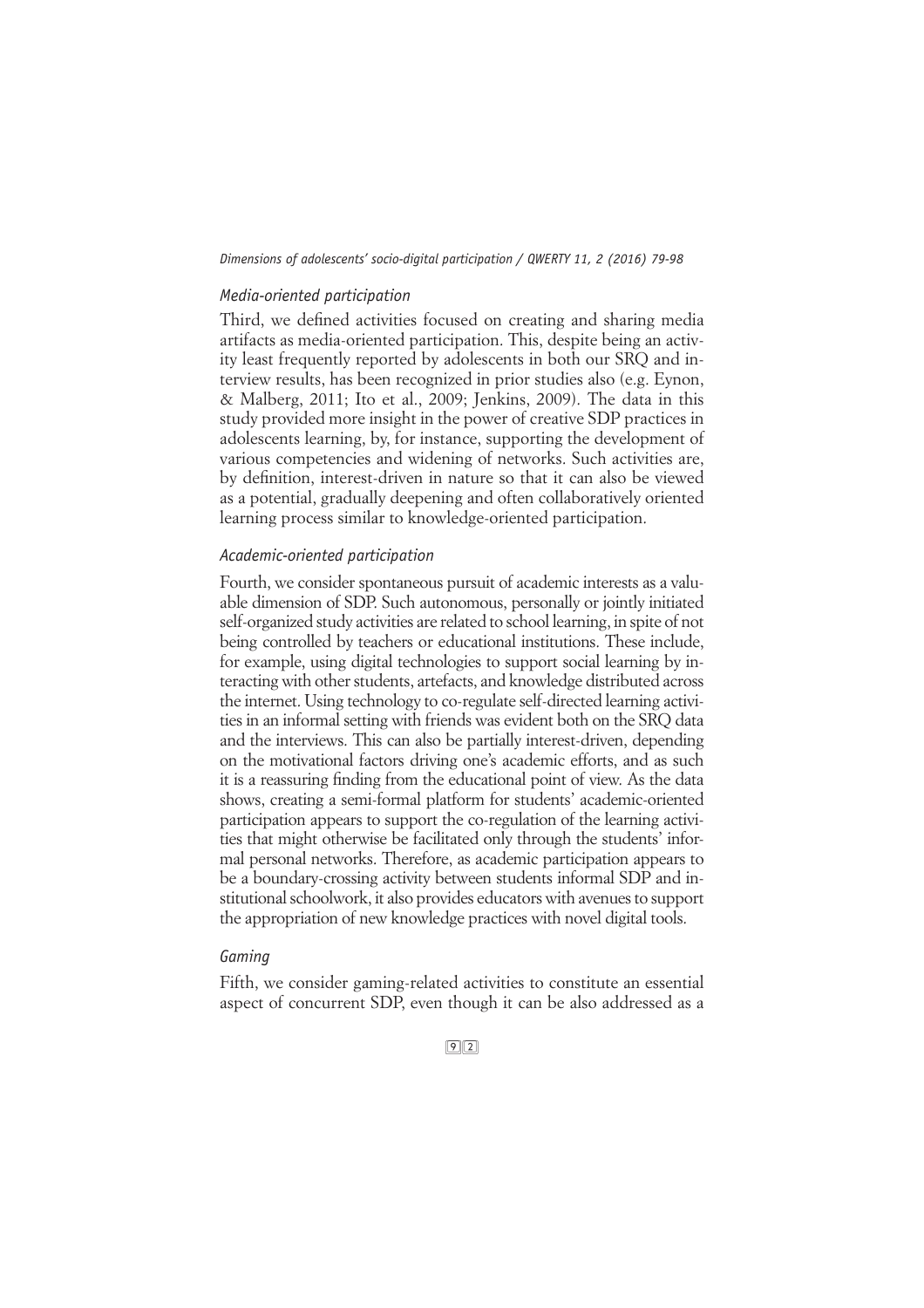separate construct and culture (e.g. Gee, 2007; Gee, & Hayes, 2011; Granic, Lobel, & Engels, 2014). The results of this study suggest that adolescents participate in both recreational gaming and action and sports games alongside their other socio-digital practices with varying degrees of engagement. Action and sports games showed an interesting correlational pattern as it in this sample only correlated moderately with media-oriented participation (and recreational games), and in that way differed from the other dimensions. In future studies it would be important to better examine these interrelations and digital gaming as its own of adolescent culture.

# **4. Methodological reflections**

Piloting the SDPi instrument can also be considered an aim in this study, as SDP has evolved so rapidly that we had to develop new measures. Yet, it is likely that some relevant aspects were not captured. There could be considerable differences between, for instance, age cohorts that cannot be accounted for by the present relatively small sample, hence, the inventory should be developed further and validated with multiple samples (for work already conducted, see Hietajärvi et al., 2014; 2015). Self-reports have their other biases too, for instance, it is possible that some participants overestimated their intensity of participation or their level of digital competencies (compare Hakkarainen et al., 2000). Despite this, the piloted factor model was consistent with the interviews and supported our conceptualization and, thus, provided promising results.

Regarding the interview analysis, the second author, who at that point had not been involved in designing the SDPi or in the statistical analyses, carried out the content analysis. Although the interviews provided content-rich material regarding various socio-digital activities, the participants did not give too detailed descriptions of their practices. The interviewees were also relatively young (12-13-year old) and did not indicate very deep involvement in the most complex technology-mediated activities. It appears essential to complement SRQs and interviews with process-sensitive methods, such as diaries or repeated sampling of contextual experiences (e.g. Hakkarainen, 2009; Litmanen et al., 2012).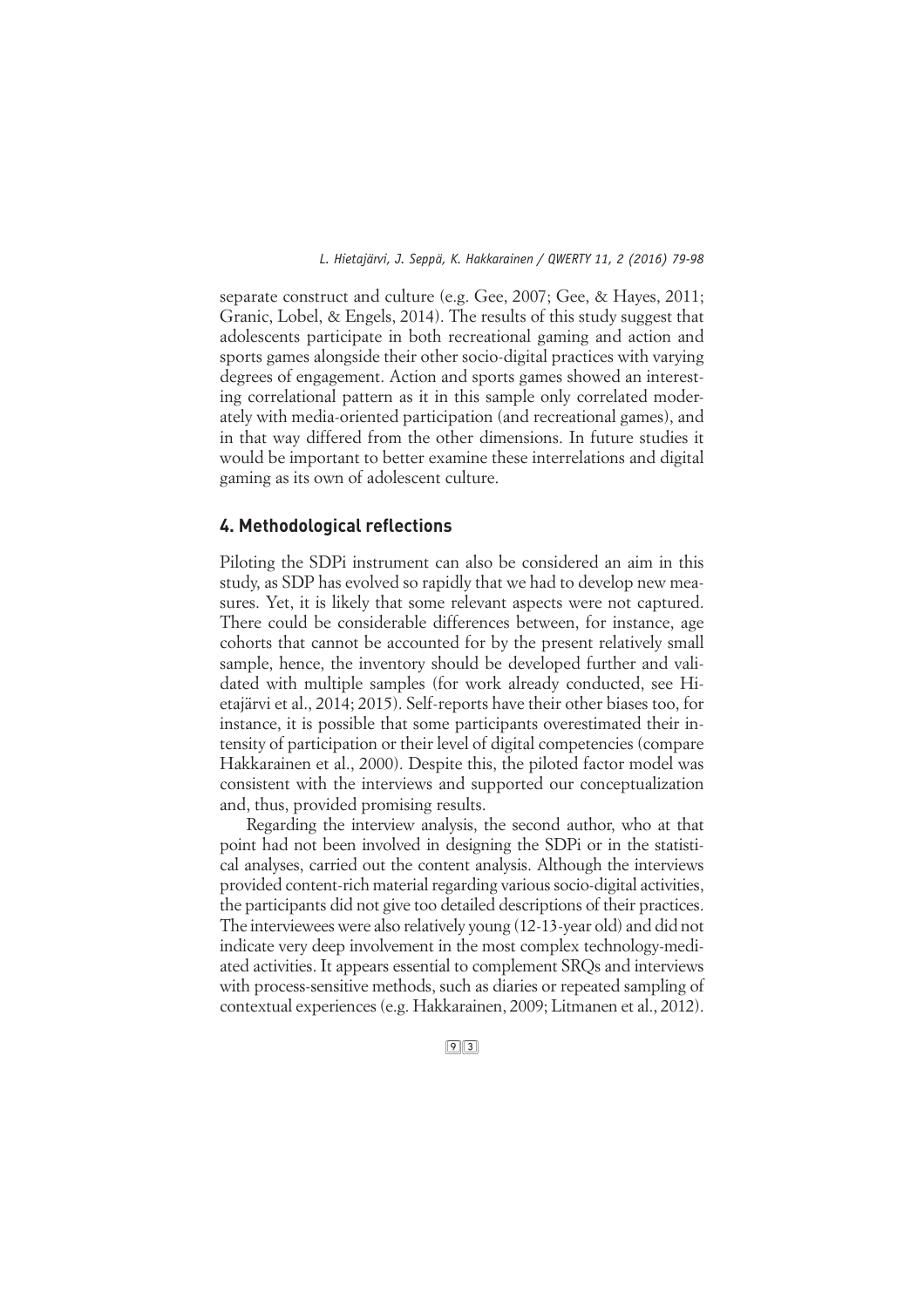# **5. Implications for education**

It can be concluded that most of the students participated in friendship-driven socio-digital activities rather intensively. Content-wise these friendship-driven activities were mostly centered on communication with friends. However, some adolescents, even at this age, have developed SDP practices that are already reaching out to a wider audience, such as sharing their art, or providing a game server to facilitate other people's gaming activities, and building an extended network of developing expertise in the process (see Li et al, 2016). Further, the creative socio-digital activities some of these students are engaged in require advanced technical expertise, creative thinking, social networking, teamwork and an open mind towards a culture of sharing, all of which can be recognized as 21st century skills (Binkley et al., 2012).

Simultaneously, interrelations between informal and formal activities may be complex. The responsibility for building 21st century skills (Binkley et al., 2012; Scardamalia, Bransford, Kozma, & Quellmalz, 2012) appears to lie on the educational system because most students use technology only in friendship-driven hanging out. It is critical to deliberately facilitate adolescents appropriating of advanced practices of working with knowledge and media by engaging students in challenging multi-faceted investigative study projects from the very beginning of education (e.g. Hakkarainen, 2009). Also, prior studies reveal that even very young adolescents, supported by socio-digital technologies and teachers, are able to engage in collaborative projects that require sustained creation and building of knowledge (Bereiter, 2002; Bereiter, & Scardamalia, 2006; Paavola, & Hakkarainen, 2014; Scardamalia, & Bereiter 2006).

Moreover, it appears possible to bring elements of maker culture in school in terms of engaging students in using socio-digital technologies for designing complex artifacts under teachers' and experts' support (Blikstein, 2013; Seitamaa-Hakkarainen, & Hakkarainen, 2016). Toward that end, it is critical to integrate different studies across science, technology, engineering, arts and mathematics (STEAM) and engage students in appropriating authentic scientific practices that play crucial role in pursuit of knowledge creation and making of innovations. Fail-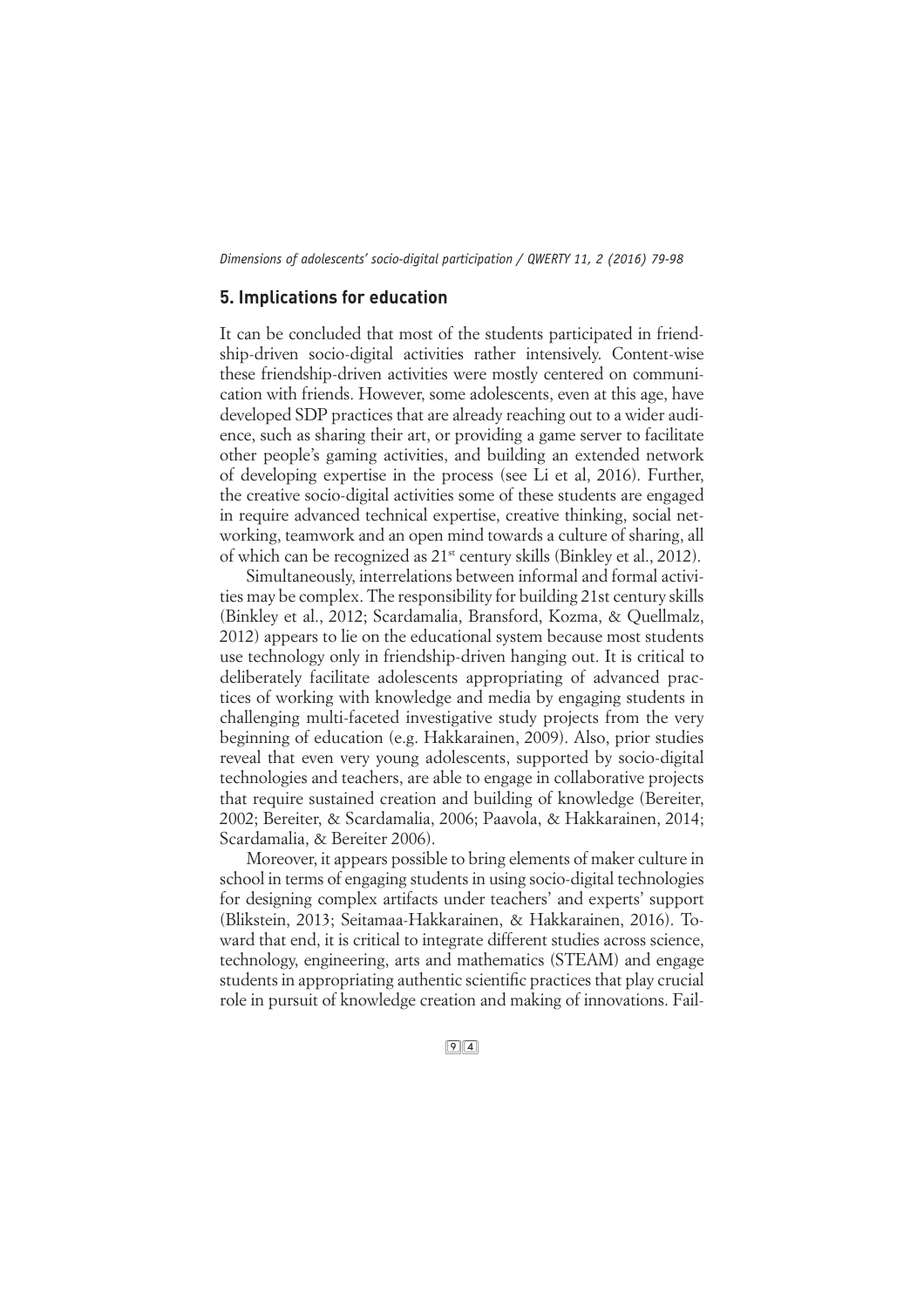ing to transform teacher centered and acquisition oriented educational practices may lead to an increasing gap between adolescents' informal socio-digitally enriched practices and the conventional practices of schooling. Although Finnish students are performing academically very well there are also many who's motivation and interest in schooling are at a low level (e.g. Salmela-Aro, Muotka, Alho, Hakkarainen, & Lonka, 2016) and recent PISA ranking (OECD, 2013) results suggest that Finnish students are less likely to be engaged and like school than students in most other countries. Further, some evidence has already been presented indicating that students' school motivation is related to both their SDP practices as well as digital competence (Hietajärvi et al., 2015). This is a topic that needs to be addressed further, and, in order to improve understanding of adolescents' school engagement, we are collecting longitudinal data of their learning, wellbeing and digital activity. When developing productive practices of using sociodigital technologies at school it should be taken into consideration that the practices adolescents have cultivated elsewhere cannot be directly transferred to schools, and, that there are various risks in these kinds of pursuits. Adolescents may experience that their culture is misappropriated if incorporated too strongly by schools (Selwyn, 2006). Moreover, in cultivating novel pedagogical practices, the heterogeneity should be recognized instead of on-size-fits-all mentality. Novel paradigms, such as connected learning (Ito et al, 2009; Kumpulainen, & Sefton-Green, 2012), are built on the pursuit of bridging the gaps between the adolescents learning experiences across digitally and physically distributed environments and may prove to be a good way forward.

In future studies we should not only focus on individuals but also their social networking relations hand-in-hand with the SRQ data (see Li et al., 2016). Socio-digital activities are changing rapidly as a function of changing tools and practices; longitudinal studies are needed for tracing trajectories of SDP as well as the underlying motives directing the digital activities. Further, person-oriented studies aiming to identify latent subgroups of SDP should be conducted. It is critical in conjunction with developing SRQ instruments to collect new qualitative data of heterogeneous digital activities and carry out in-depth studies of SDP of various subgroups of users.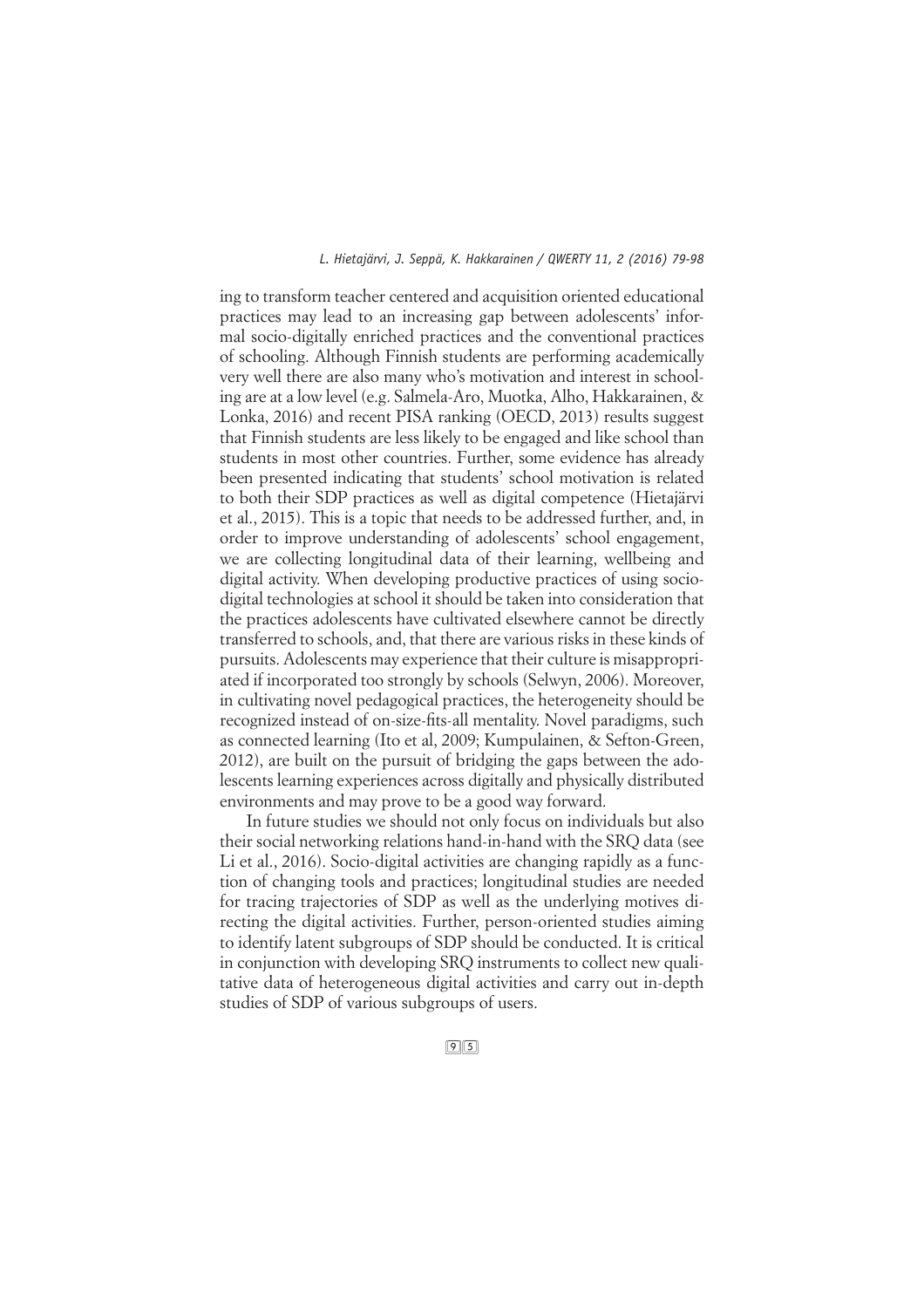# **References**

- Barron, B. (2004). Learning ecologies for technological fluency: Gender and experience differences. *Journal of Educational Computing Research*, *31*(1), 1-36.
- Barron, B. (2006). Interest and self-sustained learning as catalyst of development: A learning ecology perspective. *Human Development*, *49*, 193-224.
- Barron, B., Martin, C. K., & Roberts, E. (2007). Sparking self-sustained learning: Report on a design experiment to build technological fluency and bridge divides. *International Journal of Technology and Design Education*, *17*(1), 75-105.
- Bereiter, C. (2002). *Education and mind in the knowledge age*. Hillsdale, NJ: Erlbaum.
- Bereiter, C., & Scardamalia, M. (2006). Education for the knowledge age: Design-centered models of teaching and instruction. In P. A. Alexander, & P. H. Winne (Eds.), *Handbook of educational psychology* (pp. 695- 713). Mahwah, NJ, US: LEA.
- Binkley, M., Erstad, O., Herman, J., Raizen, S., Ripley, M., Miller-Ricci, M., & Rumble, M. (2012). Defining twenty-first century skills. In P. Griffin, B. McGaw, & E. Care (Eds.) *Assessment and teaching of 21st century skills* (pp. 17-66). Netherlands: Springer.
- Blikstein, P. (2013). Digital fabrication and "making" in education: The democratization of innovation. In J. Walter-Herrmann, & C. Buching (Eds.), *FabLabs: Of machines, makers, and inventors*. Bielefeld: Transcript.
- Eynon, R., & Malmberg, L. (2011). A typology of young people's internet use: Implications for education. *Computers & Education*, *56*(3), 585-595.
- Gee, J. P. (2007). *Good video games and good learning: Collected essays on video games, learning and literacy.* New York: P. Lang.
- Gee, J. P., & Hayes, E. R. (2011). *Language and learning in the digital age*. London: Routledge.
- Granic, I., Lobel, A., & Engels, R. C. (2014). The benefits of playing video games. *American Psychologist*, *69*(1), 66-78.
- Hakkarainen, K. (2009). A knowledge-practice perspective on technologymediated learning. *International Journal of Computer Supported Collaborative Learning*, *4*, 213-231.
- Hakkarainen, K., Hietajärvi, L., Alho, K., Lonka, K., & Salmela-Aro, K. (2015). Socio-digital revolution: Digital natives vs digital immigrants. In J. D. Wright (Ed.), *International encyclopedia of the social and behavioral sciences* (2nd ed., Vol. 22, pp. 918-923). Amsterdam: Elsevier.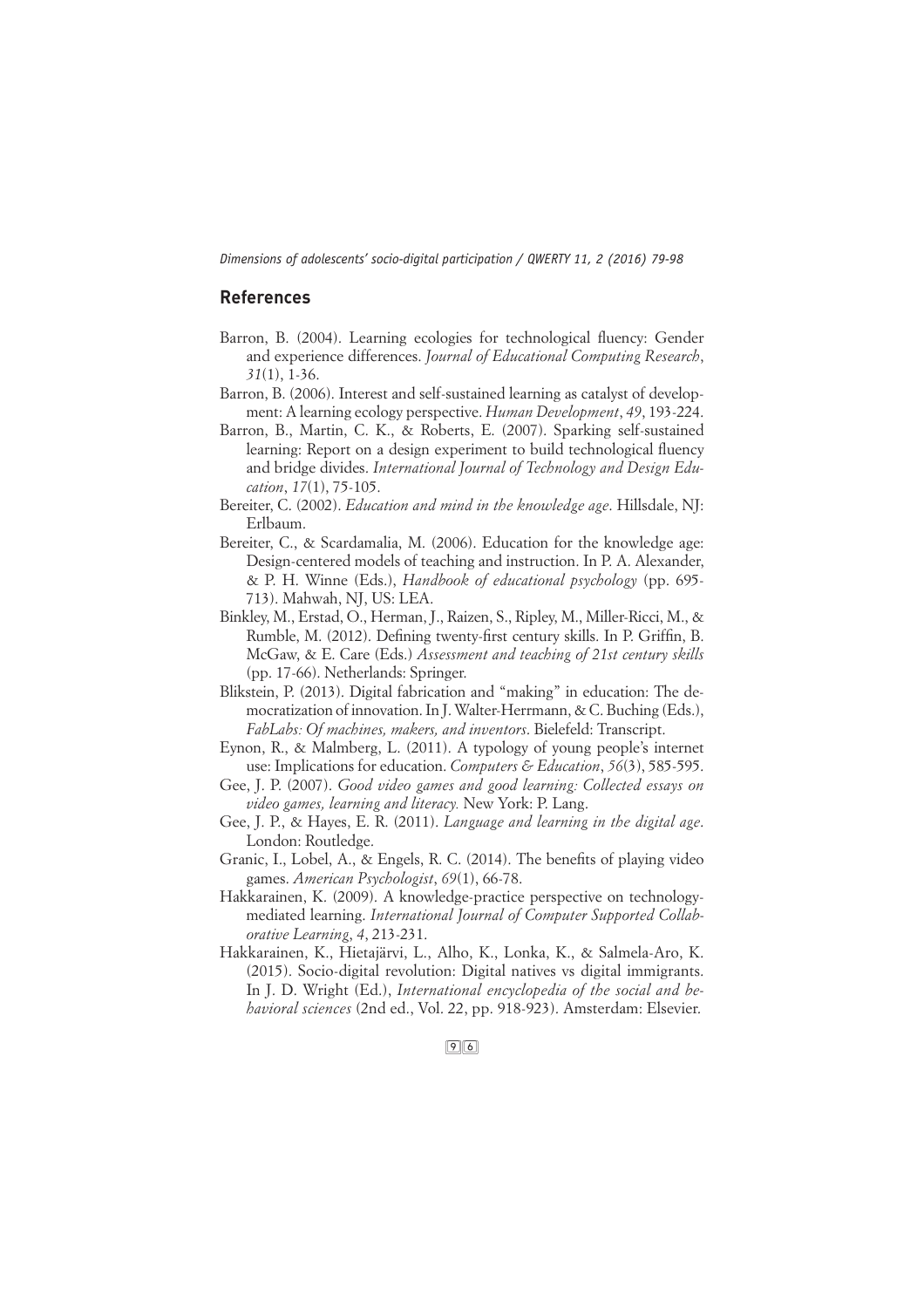- Hakkarainen, K., Ilomäki, L., Lipponen, L., Muukkonen, H., Rahikainen, M., Tuominen, T., et al. (2000). Students' skills and practices of using ICT: Results of a national assessment in Finland. *Computers & Education*, *34*(2), 103-117.
- Hietajärvi, L., Nuorteva, M., Tuominen-Soini, H., Hakkarainen, K., Salmela-Aro, K., & Lonka, K. (2014). Kuudesluokkalaisten nuorten sosiodigitaalinen osallistuminen, kiinnostuksen kohteet ja kouluhyvinvointi*.* [Sixthgraders' socio-digital participation, interests and academic well-being]. *Kasvatus [The Finnish Journal of Education]*, *45*, 429-443*.*
- Hietajärvi, L., Tuominen-Soini, H., Hakkarainen, K., Salmela-Aro, K., & Lonka, K. (2015). Is student motivation related to socio-digital participation? A person-oriented approach*. Procedia – Social and Behavioral Sciences*, *171*, 1156-1167.
- Ito, M., Baumer, S., Bittanti, M., Cody, R., Stephenson, B. H., Horst, H. A., ..., & Perkel, D. (2009). *Hanging out, messing around, and geeking out.* Cambridge, MA: MIT Press.
- Jenkins, H. (2009). *Confronting the challenges of participatory culture: Media education for the 21st century*. Cambridge, MA: MIT Press.
- Kennedy, G., Judd, T., Dalgarno, B., & Waycott, J. (2010). Beyond natives and immigrants: Exploring types of net generation students. *Journal of Computer Assisted Learning*, *26*(5), 332-343.
- Krippendorff, K. (2004). Reliability in content analysis. *Human Communication Research*, *30*(3), 411-433.
- Kumpulainen, K., & Sefton-Green, J. (2012). What is connected learning and how to research it? *International Journal of Learning*, *4*(2), 7-18.
- Li, S., Hietajärvi, L., Palonen, T., Salmela-Aro, K., & Hakkarainen, K. (2016). Adolescents' Social networks: Exploring different patterns of socio-digital participation. *Scandinavian Journal of Educational Research*, 1-20.
- Litmanen, T., Lonka, K., Inkinen, M., Lipponen, L., & Hakkarainen, K. (2012). Capturing teacher students' emotional experiences in context: Does inquirybased learning make a difference. *Instructional Science*, *40*, 1083-1101.
- OECD (2013). *PISA 2012 results: Ready to learn (Volume III) students' engagement, drive and self-beliefs*. Paris: Author.
- Paavola, S., & Hakkarainen, K. (2014). Trialogical approach for knowledge crea-tion. In S.-C. Tan, H.-J. Jo, & J. Yoe (Eds.), *Knowledge creation in education* (pp. 53-72). Education Innovation Series by Springer. Singapore: Springer.
- Rheingold, H., & Weeks, A. (2012). *Net smart: How to thrive online.* Cambridge, MA: MIT Press.